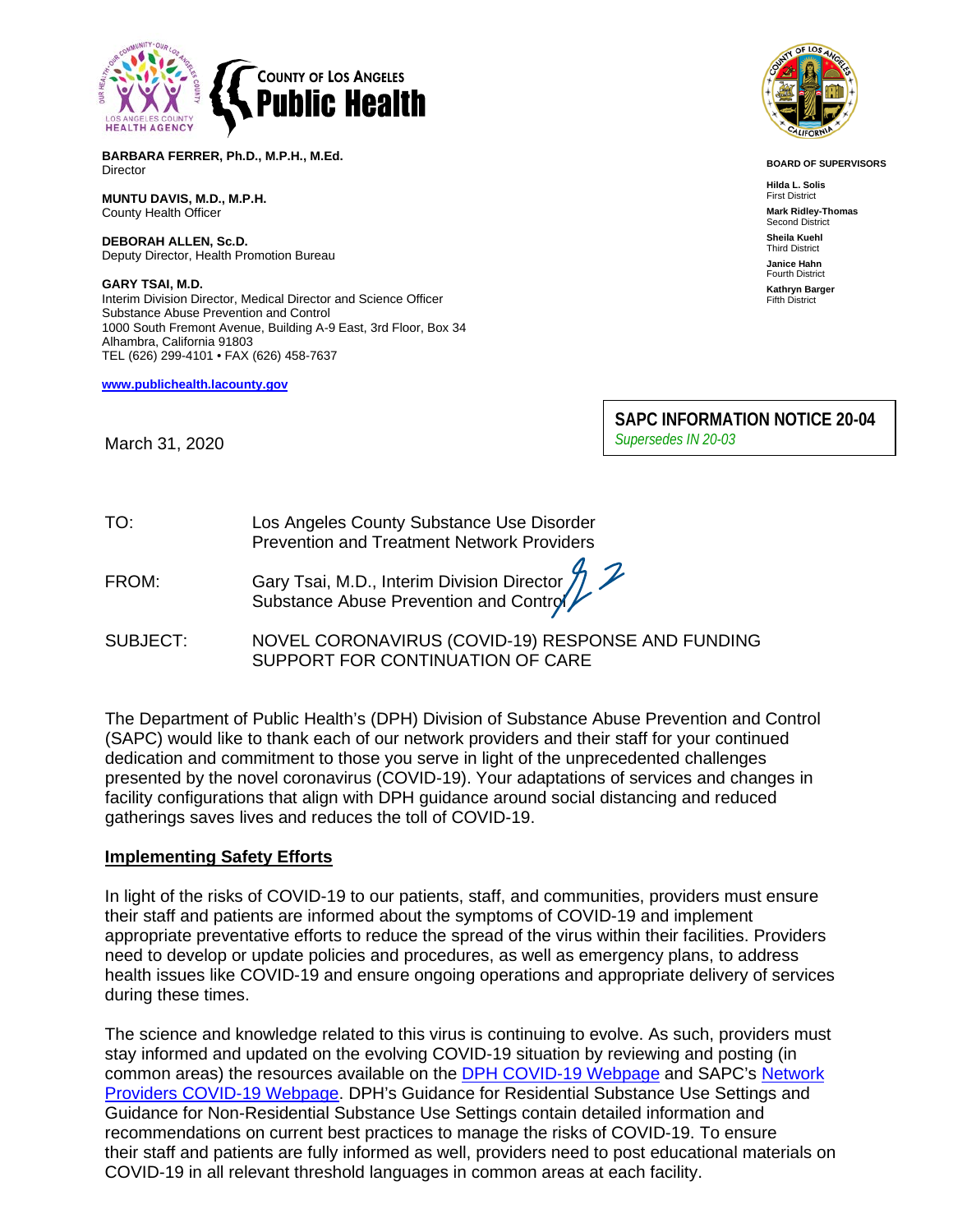Network Providers March 31, 2020 Page 2 of 7

Additionally, steps should be taken to enhance sanitation/cleaning efforts and reduce proximity of individuals between each other, particularly in residential, inpatient, and Recovery Bridge Housing settings. The following essential resources comply with these expectations and can be downloaded for posting.

| <b>ESSENTIAL COVID-19 RESOURCES</b><br>Check the DPH and SAPC COVID-19 Webpages for Additional Resources |                                                                 |  |
|----------------------------------------------------------------------------------------------------------|-----------------------------------------------------------------|--|
| DPH COVID-19 Webpage                                                                                     | <b>What You Should Know (Infographic)</b>                       |  |
|                                                                                                          | <b>General Cleaning Guidance in Group Setting</b>               |  |
|                                                                                                          | <b>Guidance for Non-Residential Substance Use Settings</b>      |  |
|                                                                                                          | <b>Guidance for Residential Substance Use Settings</b>          |  |
| <b>SAPC COVID-19 Webpage</b>                                                                             | <b>Training on COVID-19</b>                                     |  |
|                                                                                                          | <b>COVID-19 Frequently Asked Questions</b>                      |  |
|                                                                                                          | <b>Residential &amp; Recovery Bridge Housing Readiness Tool</b> |  |
|                                                                                                          | <b>COVID-19 Alert Entrance Sign</b>                             |  |
|                                                                                                          | Social Distancing and Bed Position (Coming Soon)                |  |

# **Assessing for Medical Stability**

To balance substance use disorder (SUD) service needs and community health, individuals who are medically stable still need to be admitted for medically necessary treatment services. This includes individuals who are exhibiting symptoms that overlap with COVID-19 (e.g., cough, fever, shortness of breath) and who could be appropriately isolated in accordance with DPH guidance. The benefits of receiving SUD services may outweigh the risks to both the individual receiving treatment and the community. For example, individuals with un- or under-treated SUDs may not return to care and suffer morbidity or mortality as a result of their substance use, and/or exacerbate community spread if they were turned away from needed residential SUD treatment as opposed to being isolated in a residential setting. However, medically *unstable* individuals should always be immediately referred to appropriate health care services.

# **Reporting of COVID-19 Positive Cases**

Providers must report to SAPC if a client/patient or staff tests positive for COVID-19. Providers can do this by submitting the [Adverse Event Reporting Form](http://publichealth.lacounty.gov/sapc/NetworkProviders/ClinicalForms/AQI/AdverseEventReportingForm.pdf) to [sapcmonitoring@ph.lacounty.gov](mailto:sapcmonitoring@ph.lacounty.gov) within one business day. Additionally, residential and inpatient programs are required to report if any client/patient or staff tests positive for COVID-19 to the California Department of Health Care Services (DHCS) within one business day.

# **Essential Services – Maintaining Access to Treatment and Syringe Exchange**

Your agencies provide essential health care services to the residents of Los Angeles County. SAPC's Substance Abuse Service Helpline (SASH) and Client Engagement and Navigation Services (CENS) remain open and continue to see a high volume of individuals seeking care. By staying open and accessible during this public health emergency and diligently implementing DPH health and safety guidelines to reduce COVID-19 transmission, you support those struggling with alcohol and drug use and their loved ones during this pandemic by ensuring that these essential services are available, even when many other non-essential businesses are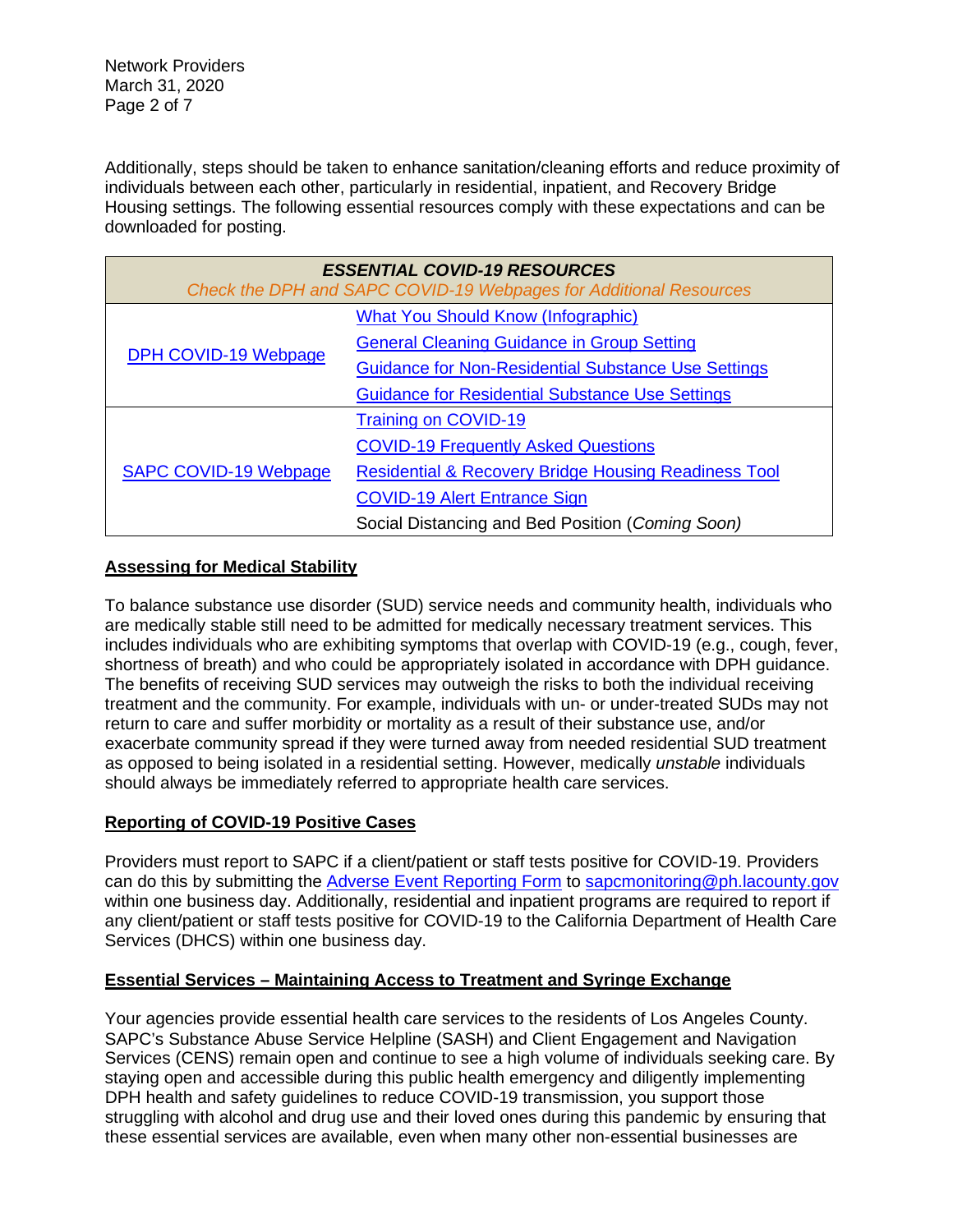Network Providers March 31, 2020 Page 3 of 7

closed due to the [Safer at Home Order.](http://www.ph.lacounty.gov/media/Coronavirus/COVID-19_March%2021-HOOrder-7_00_FINAL2.pdf) As we know, SUD are chronic and relapsing health conditions that need to be treated despite the understandable concern about how COVID-19 may impact our staff, patients, family, and friends. While our community members may shelter in place during this emergency, their addictions will not.

As essential health care services, SUD network providers must ensure that any person eligible for SAPC services seeking treatment are able to access it, including those who may be symptomatic or positive for COVID-19.

- *Residential Settings:* We understand that some capacity may be reduced because symptomatic and COVID-19 positive patients are in isolation or under quarantine. However, vacant beds need to be filled in accordance with the health/social distancing *Guidance for Residential Substance Use Settings*. We also encourage staff in these facilities to use telephone and telehealth service delivery methods (see *Flexible Service Options* below), especially for those in isolation or under quarantine, including exploring if prohibitions on personal devices can be safely relaxed during this period.
- *Outpatient Settings:* We encourage your agencies to launch telehealth service delivery methods (see *Flexible Service Options* below) to enable completion of assessments remotely, especially given the expanded [federal guidance](https://www.hhs.gov/hipaa/for-professionals/special-topics/emergency-preparedness/notification-enforcement-discretion-telehealth/index.html) on the use of telehealth services during the public health emergency. If not, in-person assessments still need to be scheduled and conducted in accordance with health/social distancing *Guidance for Non-Residential Substance Use Settings*. In both cases, treatment services need to begin after the assessment for those who need care.
	- *Driving Under the Influence (DUI)*: Continue delivery of services in the same manner as outpatient settings, including expanded use of telephone and telehealth services and temporary suspension of in-person groups as outlined below.
- *Syringe Exchange Programs (SEP)*: Continue delivery of needle exchange supplies and services to prevent the transmission of other communicable diseases during this time and ensure availability of overdose prevention medications.
- *Opioid Treatment Programs (OTP):* May offer take-home dosing, even if minimum treatment standards are not met, at the discretion of the Medical Director if the OTP submits a letter of need to DHCS for review and approval. OTPs should consider this option to minimize risks related to inability to access necessary Medications for Addiction Treatment (MAT) due to COVID-19.
- *Client Engagement and Navigation Services (CENS)*: Continue delivery of navigation and connection services at co-locations where the facility remains open. If a site is closed, submit a request for approval of alternate work location(s) to Nislan Jose at njose@ph.lacounty.gov. SAPC will review each request and notify the CENS provider of the determination via email. Telephone or telehealth services can temporarily be used for screening, connection, and follow-up during this emergency period. If services are delivered at an alternate location, or services are delivered via telephone or telehealth, make sure this is documented in the notes section of the Service Connection Log.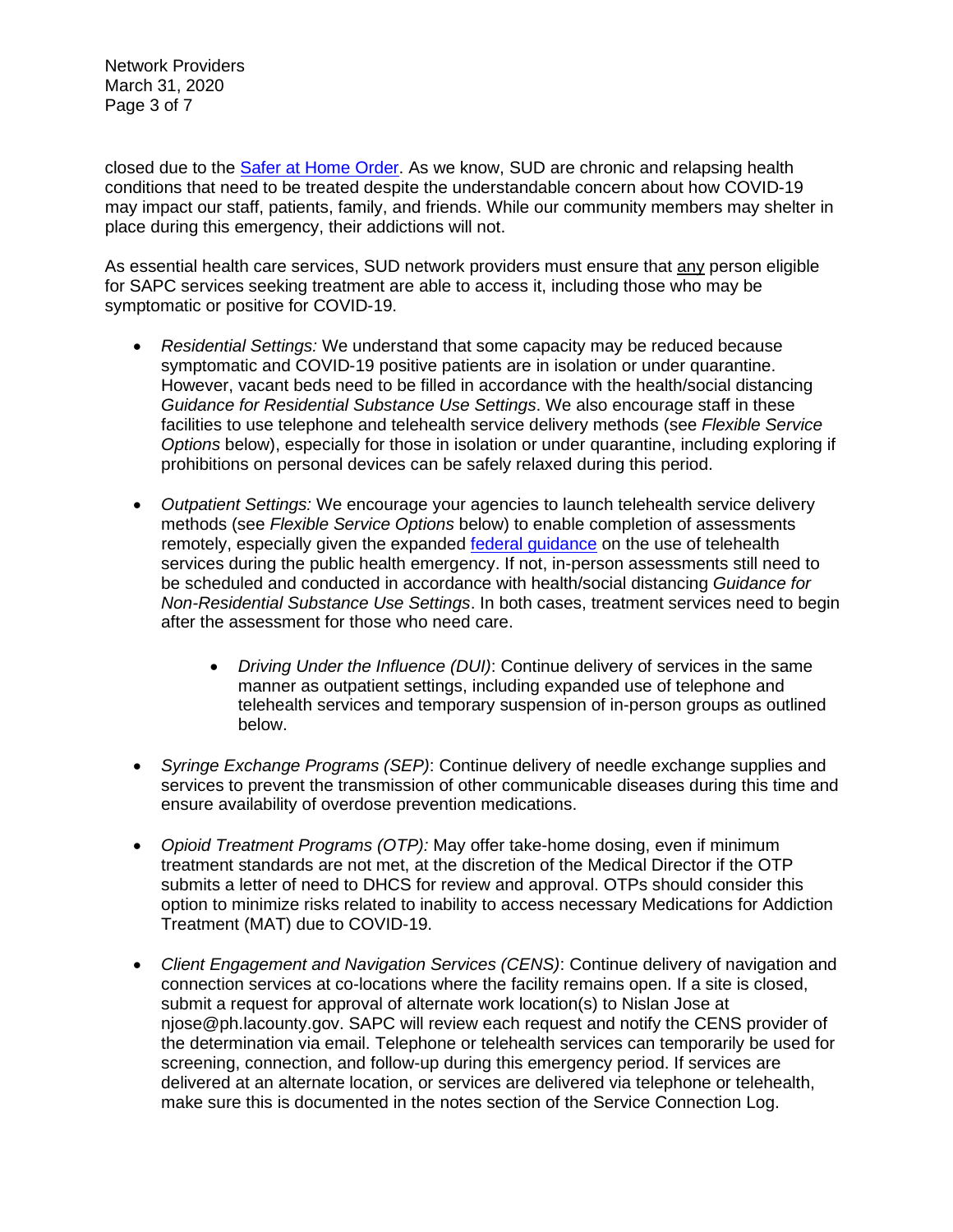Network Providers March 31, 2020 Page 4 of 7

# **Non-Essential Services: Modifying Services During Safer at Home Order**

Network providers delivering primary prevention services must suspend in-person outreach, group activities and programs. We encourage you to use this time for program planning, development and reporting work and ensuring service delivery readiness once the Safer at Home Order for non-essential workers has been lifted. The Work Plan can be modified to replace non-essential services with program planning, training, development and reporting work, particularly if school sites are closed or due to required service suspension.

If you are able to connect with clients using telehealth or telephone, you may continue to do so, as appropriate. While these services have largely been suspended, your work is critical to addressing the adverse impact of alcohol and drug use on individuals and communities and reducing the likelihood that youth, young adults, and adults need SUD treatment. Whatever you can safely do to support the many needs of the public at this time is appreciated. See DPH's *Guidance for Non-Residential Substance Use Settings* for more detailed information.

## **Temporary Suspension of All In-Person Group Activities**

In light of escalating COVID-19 cases and the growing need to enhance infection control to relieve overburdened hospitals, unprecedented actions are being taken to mitigate the risks of COVID-19 transmission in our communities. SAPC recognizes the importance of group counselling as a treatment modality. However, the growing risks of COVID-19 transmission necessitate the temporary suspension of all in-person group activities. SAPC understands the strain this places on the workforce and on patient connectedness with peers and staff. These actions are necessary to support the community-wide efforts to minimize disease spread through the limitation of gatherings. SAPC will continually reassess the temporary suspension of all group activities and envisions a reinstitution of group activities once the benefits of doing so outweigh the risks to community, patients, and staff. Providers are encouraged to explore approved online platforms to deliver these services as groups may be offered via telehealth.

### **Flexible Service Options**

To encourage continued patient participation and reduce COVID-19 transmission, providers can deliver services using one of the following options:

- *Telephone*: SAPC already allows treatment providers to use the telephone to deliver crisis intervention, individual counseling, collateral services, case management, and recovery support services. Telephone services can also be offered in primary prevention and CENS office settings during this COVID-19 emergency period. The requirement that calls originate from a Drug Medi-Cal (DMC) certified site has been suspended during this COVID-19 emergency period. The mode of delivery (e.g., telephone) and consent agreement must be indicated in a Progress Note or Miscellaneous Note (see Provider Manual for more details). *Importantly, per State requirements, initial assessments may only be conducted via in-person or telehealth encounters (not telephonic).*
- *Telehealth*: Providers who are capable of delivering telehealth services in accordance with the DHCS Mental Health and Substance Use Disorder Information Notice [\(MHSUDS](https://www.dhcs.ca.gov/services/MH/Documents/Information%20Notices/IN%2018-%20Network%20Adequacy/MHSUDS_IN_18-011_Network_Adequacy.pdf)  [18-011\)](https://www.dhcs.ca.gov/services/MH/Documents/Information%20Notices/IN%2018-%20Network%20Adequacy/MHSUDS_IN_18-011_Network_Adequacy.pdf) inclusive of other [DHCS Medi-Cal Policy](https://www.dhcs.ca.gov/provgovpart/Pages/Telehealth.aspx) or federal [Health and Human Services](https://www.hhs.gov/hipaa/for-professionals/special-topics/emergency-preparedness/notification-enforcement-discretion-telehealth/index.html)  [emergency telehealth guidelines](https://www.hhs.gov/hipaa/for-professionals/special-topics/emergency-preparedness/notification-enforcement-discretion-telehealth/index.html) may do so immediately. Allowable staff positions, working within their scope of practice may deliver telehealth services (i.e., assessment,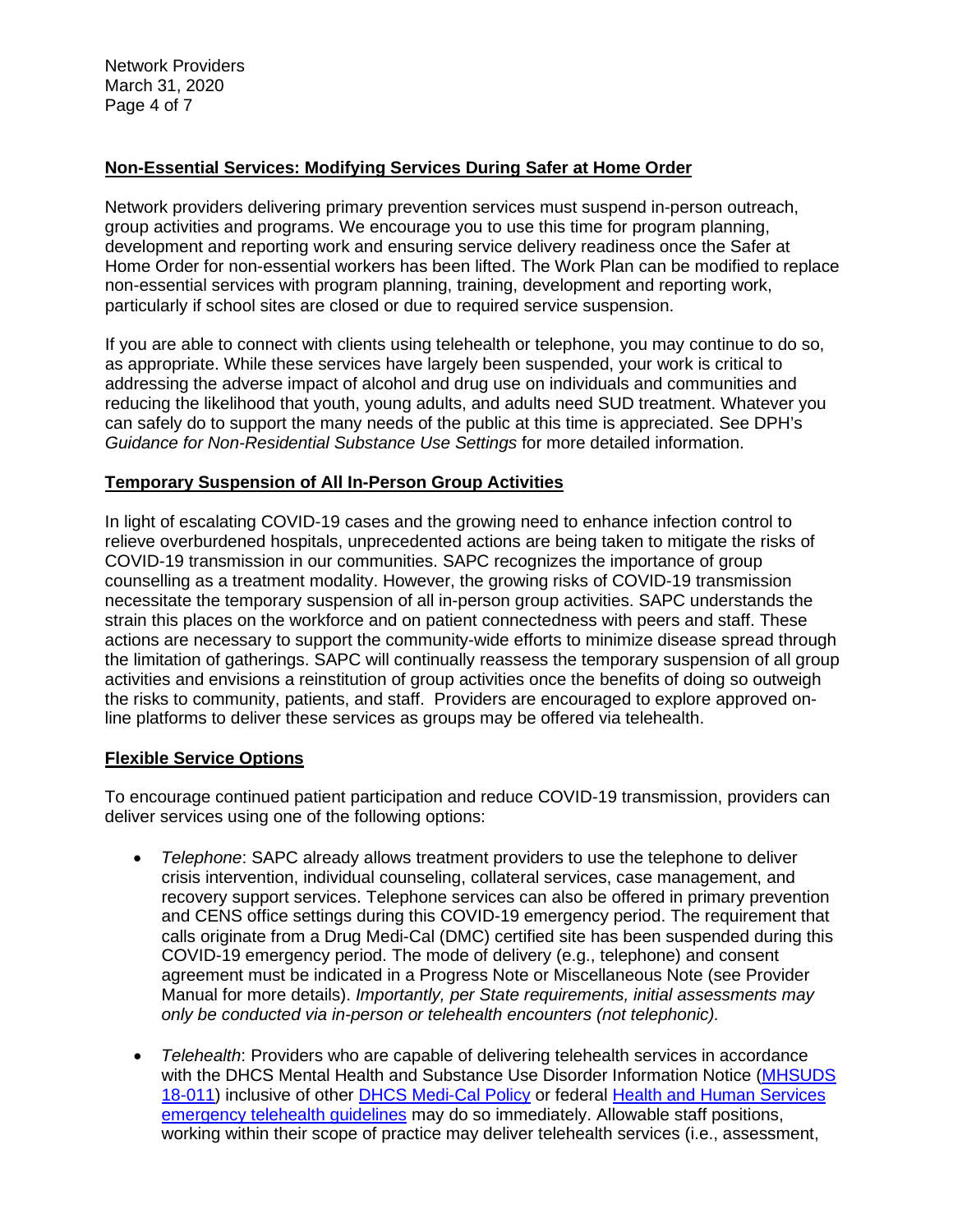treatment planning, crisis intervention, individual counseling, collateral services, case management, recovery support services, group counseling, and patient education) in any location that maintains patient confidentiality and patients may participate in telehealth services at any location of their choice. The mode of delivery (e.g., telephone) and consent agreement must be indicated in a Progress Note or Miscellaneous Note (see Provider Manual for more details).

During this public health emergency period, federal guidance has modified restrictions on allowable telehealth platforms:

- *Temporarily Allowable Platforms*: Non-public facing popular video chat applications include Apple FaceTime, Facebook Messenger video chat, Google Hangouts video, Skype, Whatsapp video app, and Zoom.
- *Non-Allowable Platforms*: Facebook Live, Twitch, TikTok, and similar video communication applications that are public facing applications.

For services that require patient signature (e.g., Treatment Plans), provider must document in the patient file that the service is being provided by telehealth due to the COVID-19 emergency and obtain the patient's signature once the patient is able to return to in-person services.

To ensure compliance with regulations, submit the Telehealth Attestation Form within 30-days of initiating telehealth services to Daniel Deniz, Chief of the Contract Management and Compliance Unit at [ddeniz@ph.lacounty.gov](mailto:ddeniz@ph.lacounty.gov) and [sapcmonitoring@ph.lacounty.gov.](mailto:sapcmonitoring@ph.lacounty.gov)

# **Technical Assistance and Support**

Transitioning to telephone and telehealth whenever possible to deliver treatment services is critical to slowing COVID-19 transmission and maintaining continuity of care for patients. Network providers who would like assistance in launching or growing their use of these formats of service delivery in outpatient and residential settings can reach out to the California Institute for Behavioral Health Solutions (CIBHS) for technical assistance by reaching out to Belia Sardinha at **bsardinha@ph.lacounty.gov.** SAPC is also working with CIBHS to deliver web-based training sessions on these topics.

# **Funding Support for Continued Treatment Service Delivery**

SAPC is committed to supporting network providers who are fulfilling their role as essential health care workers and facilities in spite of concerns about COVID-19.

Payments for March, April, May and June 2020 will be reflective of actual prorated monthly costs and average claims up to a total of  $1/4<sup>th</sup>$  of the executed contract amount as of March 31, 2020, unless fee-for-service (FFS) claims are higher, in which case providers will be paid according to their adjudicated FFS claims. In order to facilitate timely disbursement of funds, the initial payment for March 2020 will be based on the average of claims between July and January 2020. This figure is being used since approximately 75 percent of providers submit claims that are below their 1/12<sup>th</sup> contract amount before augmentations.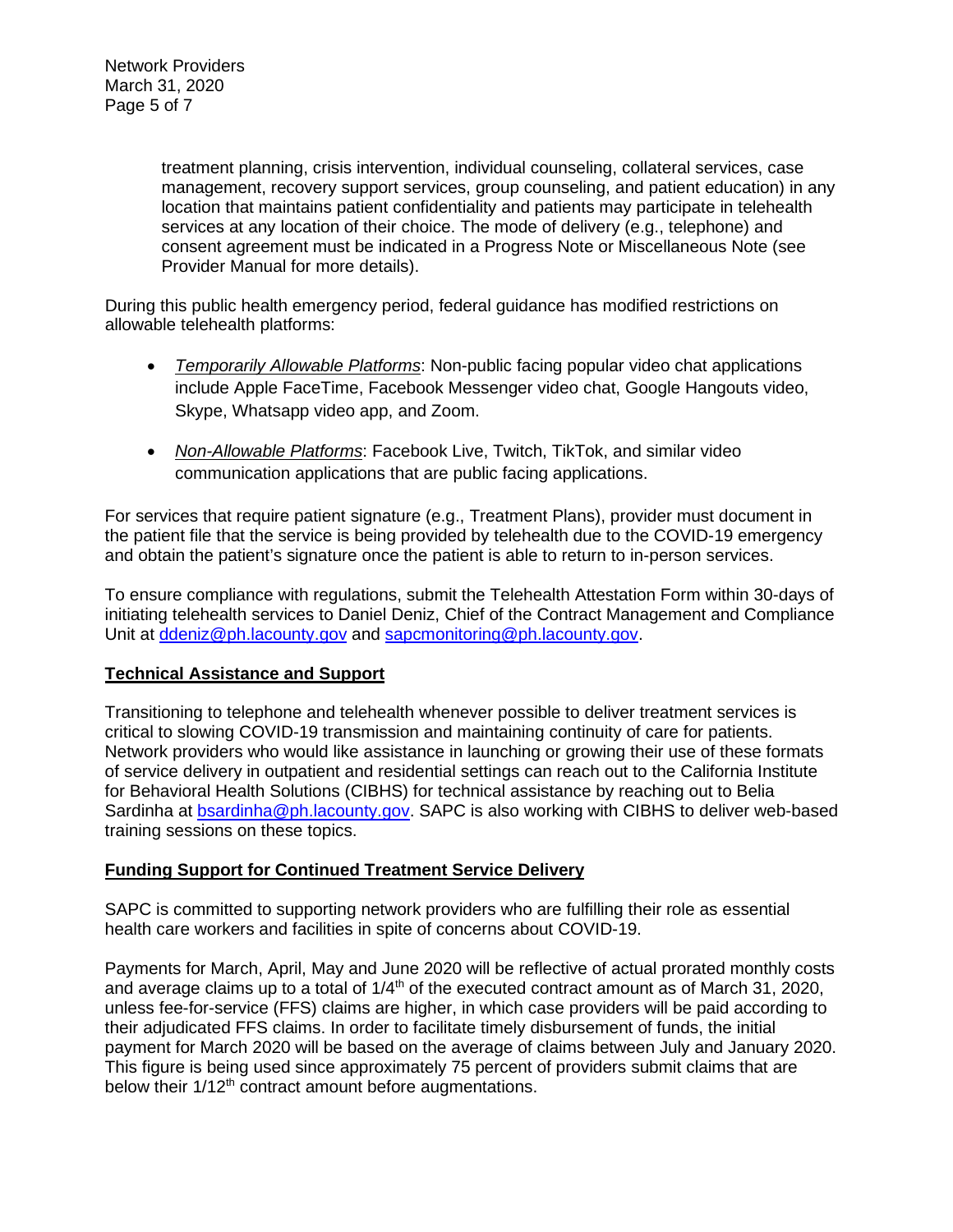Network Providers March 31, 2020 Page 6 of 7

As you consider your expenditures for this period, please know that staffing, benefits and infrastructure costs are allowable for those who are telecommuting and using telephone or telehealth to continue serving patients, ideally as regularly as outlined in the Treatment Plan, even if sessions are shorter due to the need to accommodate their caseloads. This is important as staff who are exhibiting any COVID-19 symptoms must abide by DPH's [Home Isolation Order](http://www.ph.lacounty.gov/media/Coronavirus/HOO_Coronavirus_BlanketIsolation_03.25.20.pdf) and staff in close contact (as defined by being within 6 feet for more than 10 minutes or touching bodily fluids or secretions of an individual with COVID-19 symptoms) to a symptomatic patient or staff must abide by DPH's [Home Quarantine Order.](http://www.ph.lacounty.gov/media/Coronavirus/HOO_Coronavirus_Blanket_Quarantine_03.25.20.pdf) If these staff become ill and unable work, they should be offered compensated sick/personal time.

Operationalizing telehealth and supporting staff who are unable to work are allowable costs and could be included if within the executed contract amount. Investing in a compliant telehealth platform should also be considered so this service modality can continue after the COVID-19 public health emergency. A budget modification will be required, however, if the change results in an increase above 10 percent of the line-item.

SAPC will continue to evaluate if a different reimbursement formula should be used to ensure network providers are able to continue to deliver essential services and able to make necessary investments to implement telehealth for patients and telecommuting for staff, and support employees who are not able to work due to illness. Network providers may submit an accounting of costs to their SAPC Finance liaison for consideration and/or payment if SAPC's estimated payment is inaccurate. *Note: Opioid Treatment Programs are only eligible for cost reimbursement payments if also submitting a cost report to SAPC for Fiscal Year 2019-2020, otherwise a Transitional Payment may be allowable [\(MHSUDS 19-005\)](https://www.dhcs.ca.gov/formsandpubs/Documents/MHSUDS%20Information%20Notices/MHSUDS-Information-Notice-19-005-NTP-Cost-Reporting.pdf).*

Depending on how this public health emergency evolves, SAPC will consider if reimbursement changes are needed for Fiscal Year 2020-2021. Prevention contracts will continue to settle at cost. CENS contracts will continue to settle at staff hour.

# **Compliance Monitoring**

SAPC will conduct desk reviews instead of onsite monitoring visits during this COVID-19 emergency period, except to conduct critical oversight and technical assistance as it relates to issues such as health and safety or extensive noncompliance issues. SAPC will not issue citations or disallowances if it is documented that DMC timeframes could not be adhered to due to the patient's inability to attend services or coverage was not possible due to significant workforce reductions. Examples include, but may not be limited to: (1) minimum service hours for outpatient and intensive outpatient, including delivery of one required service every 30-days (DHCS DMC and Title 22); (2) minimum weekly service hours for residential when one clinical service is provided daily; (3) on time completion and signatures on mandated documents (assessment, physical, health questionnaire, treatment plan per Title 22); and (4) on time cosignature of documents. The inability to meet these requirements must be appropriately documented in the patient's file and indicate why COVID-19 impacted care. Any disallowances as a result of a federal or state audit, however, will be recouped by SAPC.

Treatment providers are expected to maintain compliance with DMC requirements for all patients who do not suspend/reduce services due to COVID-19 and/or who are not participating in telephone or telehealth services as a means to reduce exposure/transmission and are thereby unable to sign forms; and where on duty staff can provide appropriate coverage.